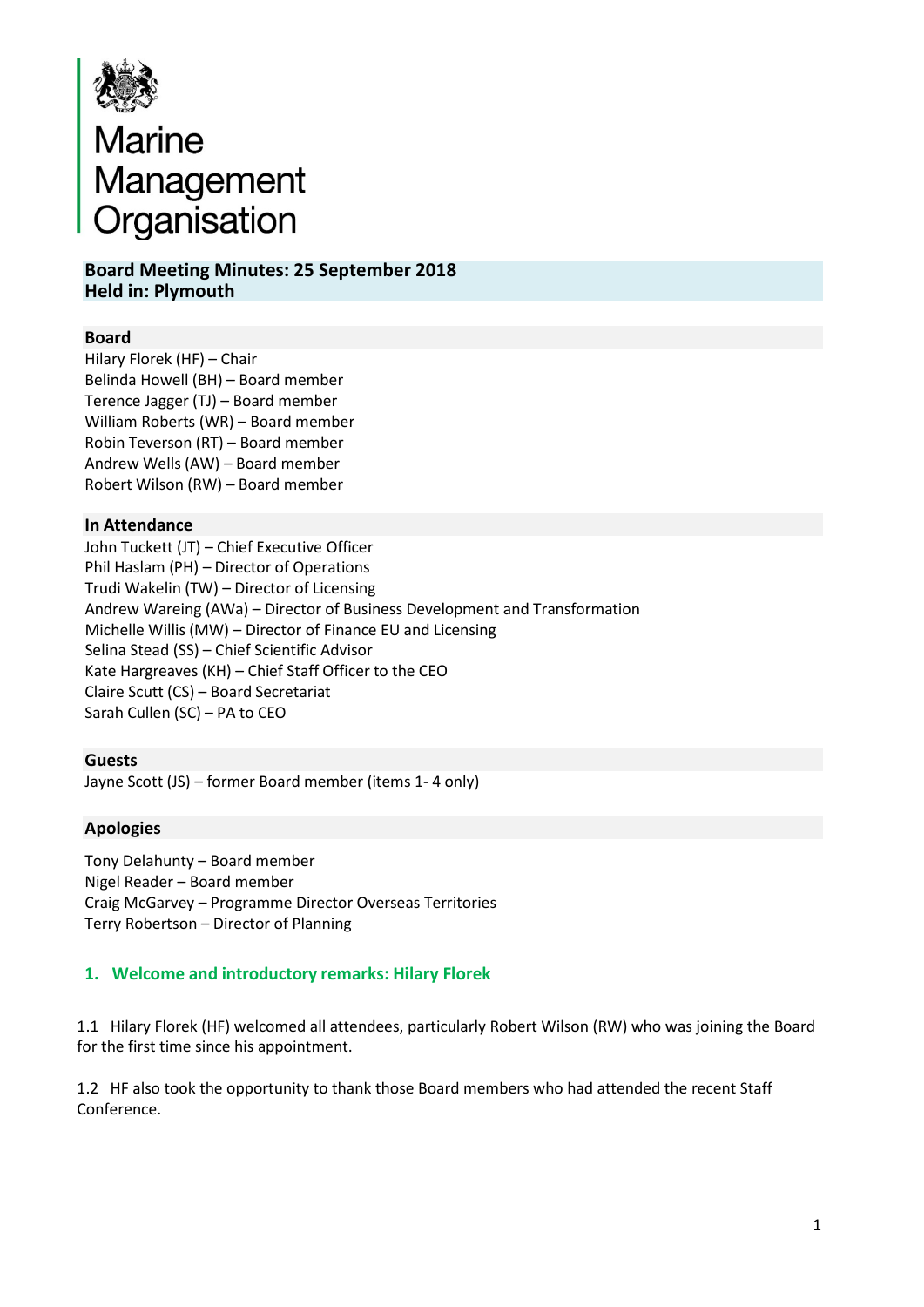# **2. Declaration of Interests**

2.1 HF invited attendees to declare any new interests noting those previously declared. RW updated that he was a Director of Transport Focus, an independent Director at Consumer Council for Water, Chairman at Community Support Bank, Chairman - Trustees WheelPower and a columnist at the Daily Telegraph as well as being a radio/TV contributor. Robin Teverson (RT) advised that in addition to previously declared interests he was a Trustee of North Devon Biosphere.

## **3. Minutes of the 4 July Board meeting and actions update**

3.1 The Chair invited attendees to raise any points of accuracy in respect of the 8 February meeting. Subject to a minor change to the wording in paragraph 10 the minutes were confirmed as an accurate record of discussions.

#### **Actions Update from 4 July meeting**

## *Action: 60/06 (Action from 17 April): Andrew Wareing (AWa) to pursue options for electronic Board papers and update the Board on progress at the July meeting*

3.2 AWa confirmed that agreements were now in place and the new system would be available for the next Board meeting.

#### *Action 61/01: The metrics and milestones in the Action Plan to be reviewed following the adoption of the Balanced Scorecard to ensure they reflect the work being achieved rather than process*

3.3 The Board noted the update and the 'mock up' of the Balanced Scorecard which was on the meeting agenda.

## *Action: 61/04: MMO Executive to consider including physical risk as well as staff morale and wellbeing on the Corporate Risk Register*

3.4 The MMO Executive confirmed they would discuss this further at the next session of the Decision Review Group (DRG).

#### *Action: 61/05: Secretariat to arrange for an update on fisheries liaison to be provided.*

3.5 PH updated the Board on the latest position.

## **4. Matters arising from the 11 June and 3 July Audit and Risk Assurance Committee (ARAC)**

4.1 Jayne Scott (JS) presented the formal Minutes from the 3 July ARAC meeting adding that she had verbally updated on business discussed at July's Board meeting due to the immediate priority of the annual report and accounts. JS also updated on an ARAC drill down into key financial risks which had taken place at the meeting

4.2 JS advised that William Roberts (WR) would take over from her as ARAC Chair from the 11 October meeting and going forward, WR would report back to the Board on business discussed.

4.3 The Chair thanked JS for all of her hard work and commitment on the Audit and Risk Assurance Committee.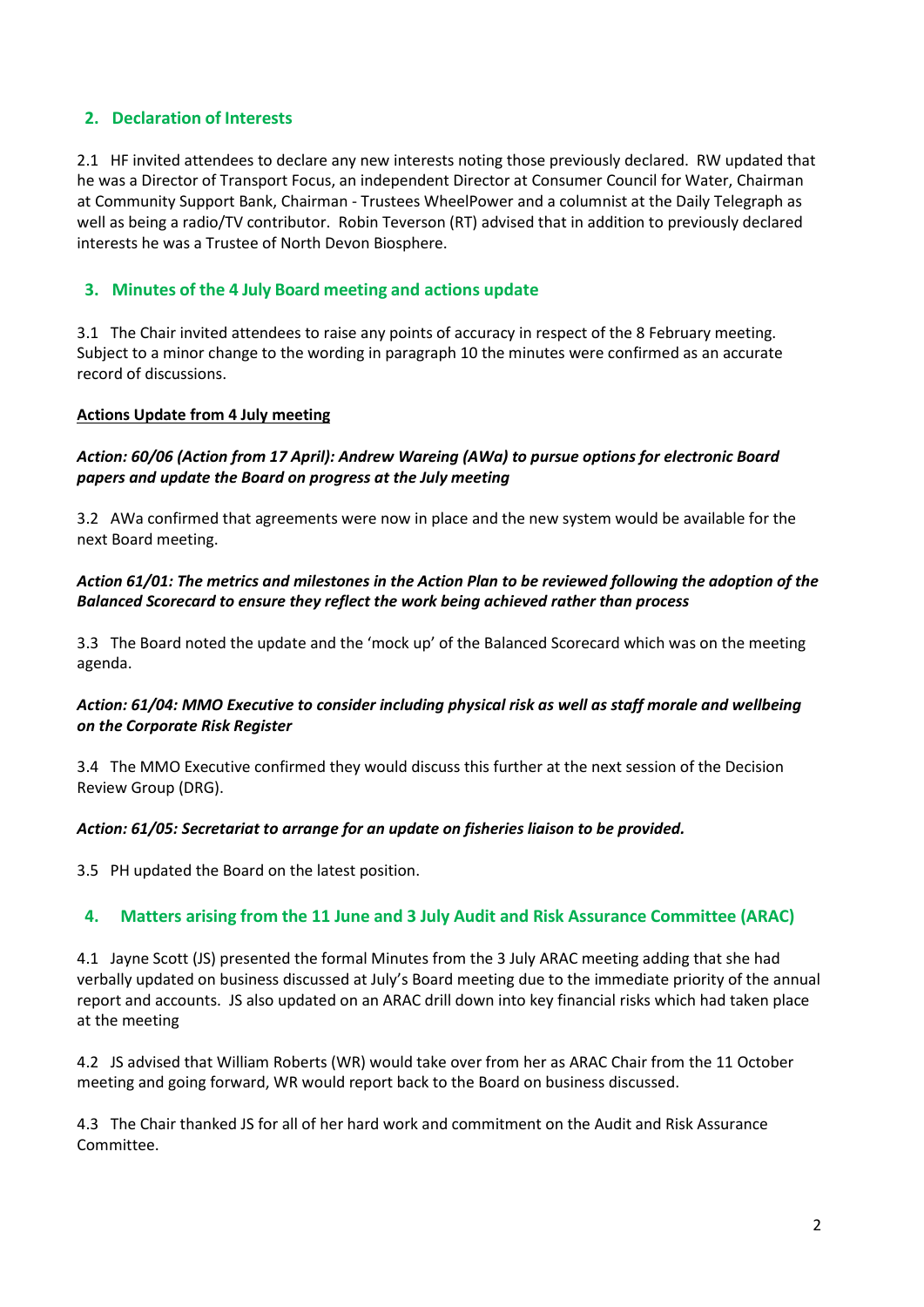# **5. Scheme of Delegation**

5.1 JT introduced the paper to inform the Board of a review of the Scheme of Delegation (SoD).

5.2 JT raised the fact that the MMO had worked more recently on high profile projects involving greater sums of money than in the past and he had become concerned about the level of exposure to the Board in terms of support and approval.

5.3 JT advised that a balance needed to be struck between ensuring the Board had the relevant exposure and input whilst retaining the flexibility and agility to make quick decisions when necessary.

5.4 The Board held a discussion around ways of working acknowledging the fact that MMO had not previously been involved with the volume or complexity of projects.

5.5 A suggestion put forward was that the Chair, plus one other Board member could approve sums over a certain value out of committee with a full report to the next Board meeting. This would be a short term measure until work to review the Scheme of Delegation had completed.

5.6 JT confirmed that he would discuss this matter with the Chair outside of the meeting and circulate a short term proposal for approvals until the review of the SoD was completed.

## **6. Update on Key Programmes**

## **Blue Belt**

6.1 Trudi Wakelin (TW) introduced the Blue Belt update to the Board.

6.2 Selina Stead (SS) noted that there was a great deal of expertise in the MMO to undertake the Blue Belt work. The Board discussed the external presence of the programme and it was confirmed that updates were well viewed on a wide range of media as the organisation constantly sought to increase its audience.

## **CCP**

6.3PH introduced the CCP presentation to the Board.

#### **EU Exit**

6.4 PH took the Board through the presentation on the EU Exit programme. There were no further comments or questions from the Board.

6.5 HF commented that Board members would be appointed to support major programmes. HF agreed to discuss this further with the Board members and the CEO out of committee.

## **7. Draft MMO Board Terms of Reference (ToR)**

7.1 The Board noted the proposed Terms of Reference which had been amended to reflect discussions at the previous meeting and comments received out of committee.

7.2 Subject to some small changes in relation to attendance at sub-committees, a re-ordering of wording on the second bullet point of the ToR and some minor cosmetic amendments to the draft; a final version is to be circulated at the next meeting for final review and adoption.